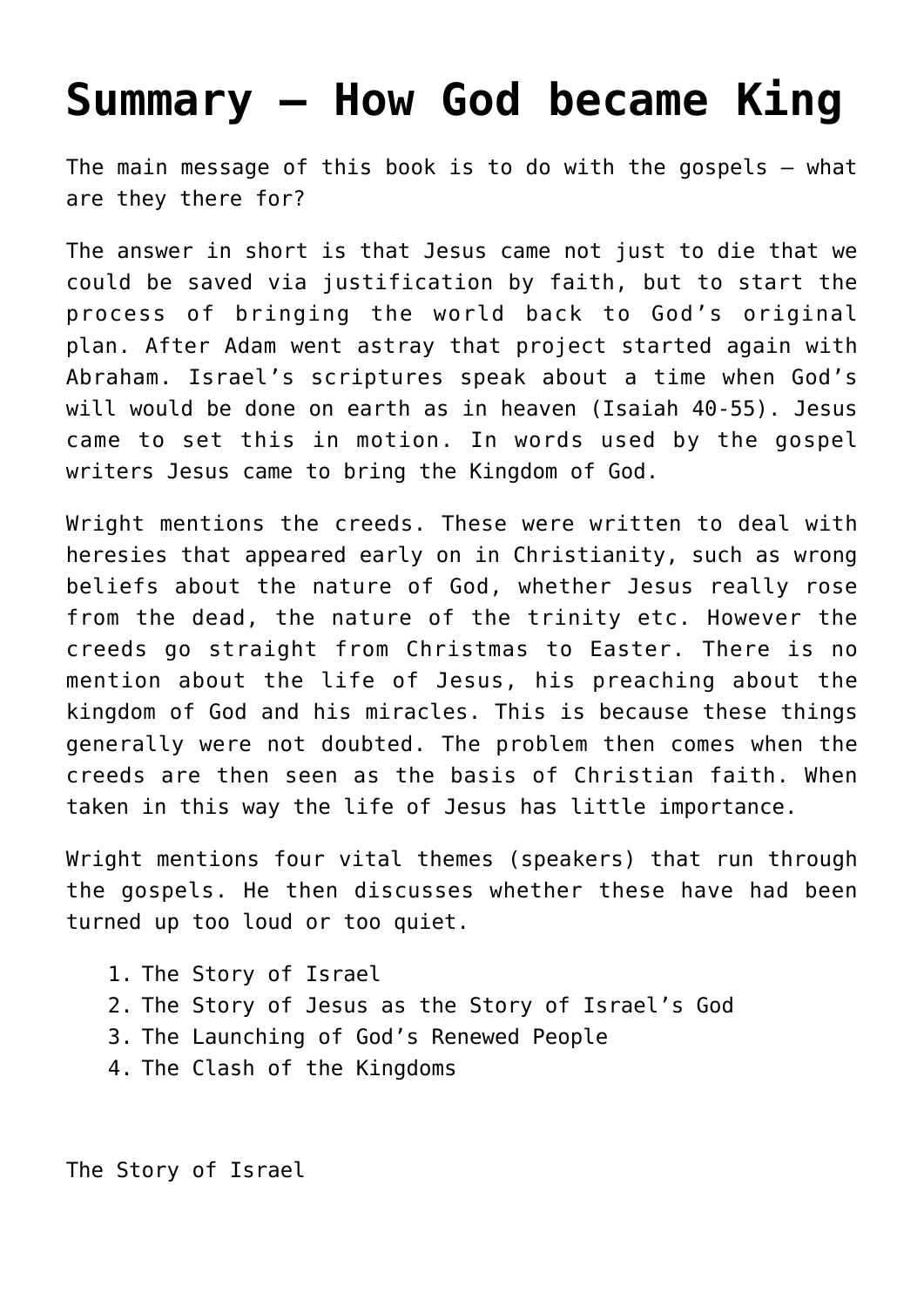This speaker has been almost completely silent until recently. The Hebrew Bible is a vital prequel that helps us understand the gospels much better.

Matthew – The Story Reaches its Goal

At the time of the exile Jeremiah says it will last 70 years. An angel later tells Daniel that it will be 70×7 years. This has a very Jewish ring to it.

Every 7 days a Sabbath Every 7 Years a Sabbatical Year (Leviticus 25) Every 7 x 7 years a Jubilee (Leviticus 25)

Then 70 x 7 years the end of Exile (Daniel 9)

Now 490 may no have been meant to have been taken literally but rather that it would be the greatest jubilee of them all.

Matthew arranges his genealogy in 3 blocks of 14. However, 3 x  $14 = 6 \times 7!$  And so Jesus comes on the 7th block of 7. In 1:21 Matthew says Jesus will save his people from their sins. Wright points out sin led to exile, and it is quite fitting that forgiveness of sins leads to end of exile.

#### Mark

Mark has a very dense quotation right at the start which combines passages from Malachi and Isaiah. He picks up themes that when God acts he will do so dramatically and in unexpected ways.

#### Luke

There is a lot of emphasis on fulfillment. Notably in Mary's song, Zechariah's song and in Jesus sermon in Nazareth (where he quotes Isaiah), at the table with his followers 22:37, and in his discussion with the two disciples on the road to Emmaus.

John There is a very obvious theme of New Creation with the "In the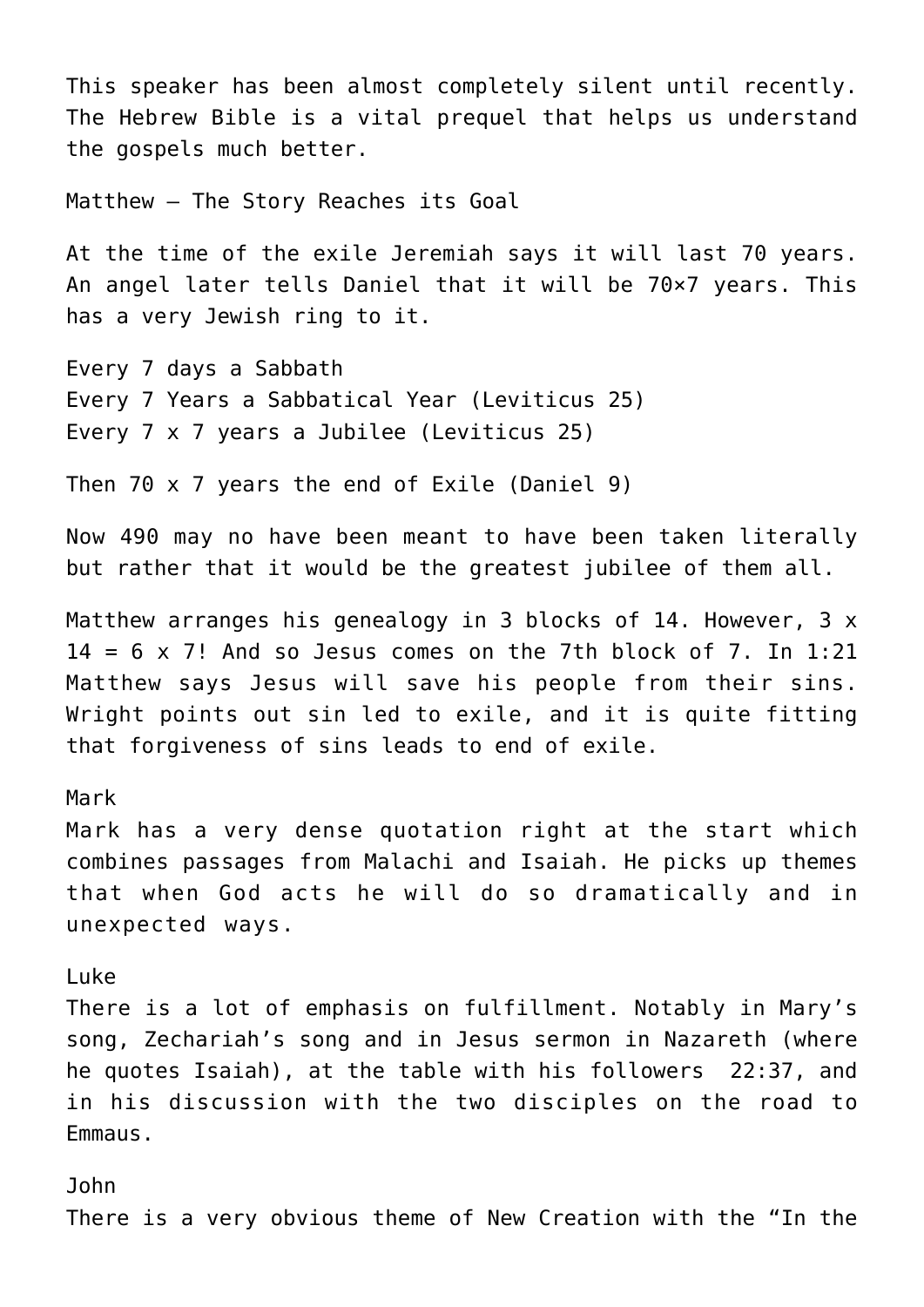beginning…" start, counting of days like Genesis 1.

The Story of Jesus as the Story of Israel's God

This speaker is often turned up to high. People often view the gospels as showing that Jesus is God, with a quite Western view of God used.The view that John was high Christology and the Synoptics low has been proven wrong. In Mark, Matthew and Luke there is the theme of Jesus coming as fulfilment of God coming to his temple. Jesus tells parables that would have been understood in a Jewish context to have been about God, but these were about what he was doing (Jer 3:14, Malachi 1:6). A lot of the parables about God coming back to judge are then connected to Jesus visiting Jerusalem and judging the temple.

The Launching of God's Renewed People

This is often given too much emphasis with scholars saying that the gospels are just what the early church thought and said than Jesus himself. These are foundational documents that would explain to early members of the church how the movement started and fitted into God's plans. The gospels also give direction as to where the movement is going. Some of Jesus sermon's fitted to the immediate situation but other directives clearly had a much later time in mind such as being thrown out of the Synagogues, and being witnesses to kings. However the gospels are clearly telling the story of Jesus. Though the writers are living in the early church and praying, meditating and writing in that context, they clearly believe that the life, death and resurrection of Jesus had changed the world.

The Clash of the Kingdoms

This speaker is generally turned off. In Israel's scriptures God judges and will judge oppressive rulers. Notably Pharoah in Egypt and Babylon. The Psalms are full of God rescuing his people and judging pagan rulers. This is what people were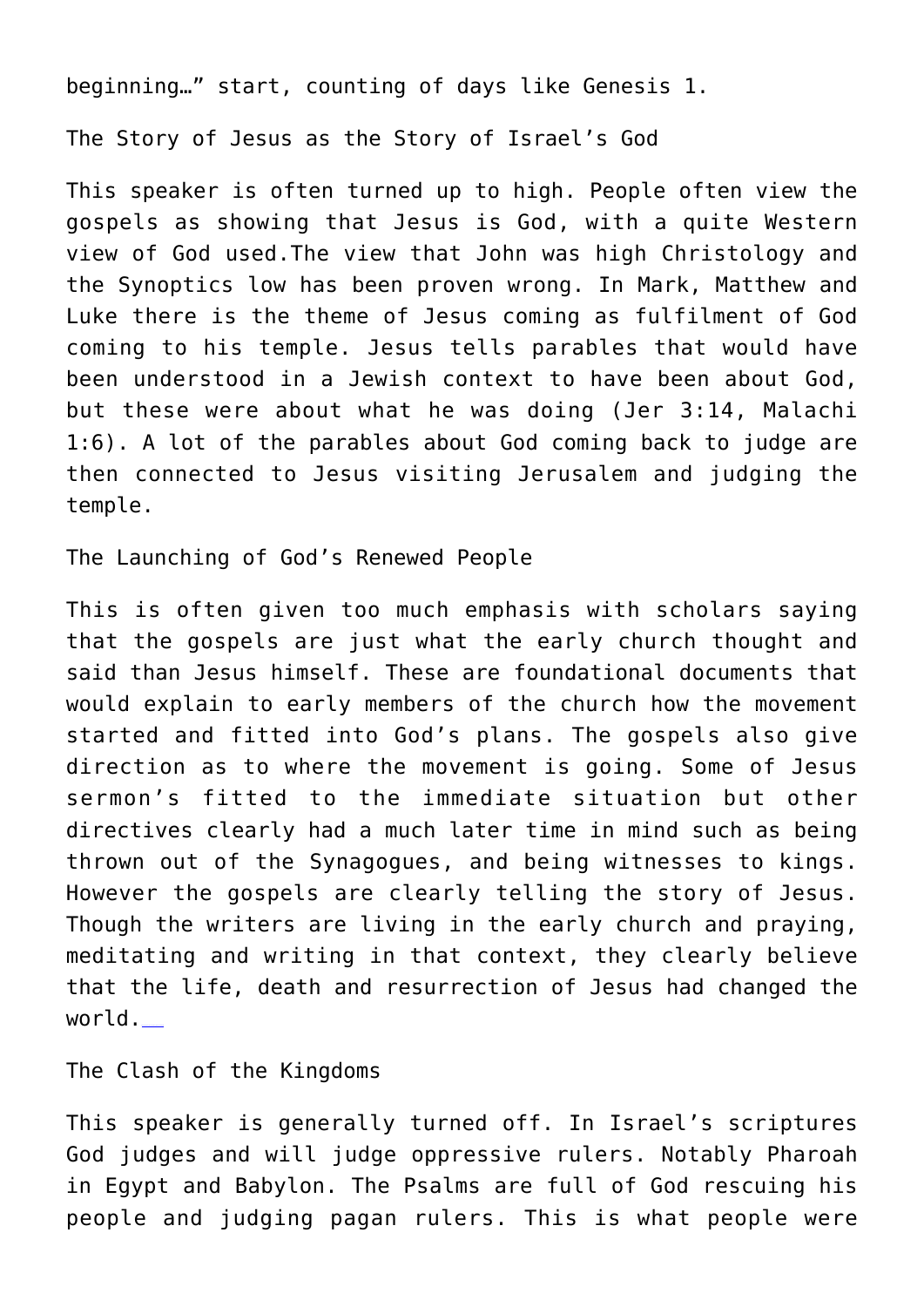hoping for at the time of Jesus. It is generally thought that Jesus did not oppose pagan rulers, or did he? The obvious passage is concerning the payment of tax, where Jesus is asked if the Jews should pay tax to the Romans. However, there is much more to be found in the gospels. Augustus is mentioned as giving the command that would lead to Jesus being born in Bethlehem, which was the start of the fall of pagan Rome. When Jesus says his kingdom is not of this world the Greek word ek is used, meaning of, out of. He means that his kingdom does not originate in this world, it comes from heaven into this world. In Jesus' discussion with Pilate Jesus talks about overcoming with truth rather than force. Jesus talks about the way pagan rulers Lord over their subjects but Jesus models a different way. At the end of Acts Paul is proclaiming Jesus as Lord in Rome itself. Jesus saying about giving Caesar what is Caesar's has an interesting echo in Maccabees:

*<sup>66</sup>Judas Maccabeus has been a mighty warrior from his youth; he shall command the army for you and fight the battle against the peoples.<sup>67</sup>You shall rally around you all who observe the law, and avenge the wrong done to your people. <sup>68</sup>Pay back the Gentiles in full, and obey the commands of the law.'*

### **[Finding God in the Psalms](https://caleboloan.me.uk/finding-god-in-the-psalms/)**

This is a collection of unpolished thoughts on this book which I have been reading over the last month.

What I have taken away which I consider of most importance is that all of creation is worshipping God, and that when we engage in worship, especially singing and praying the psalms,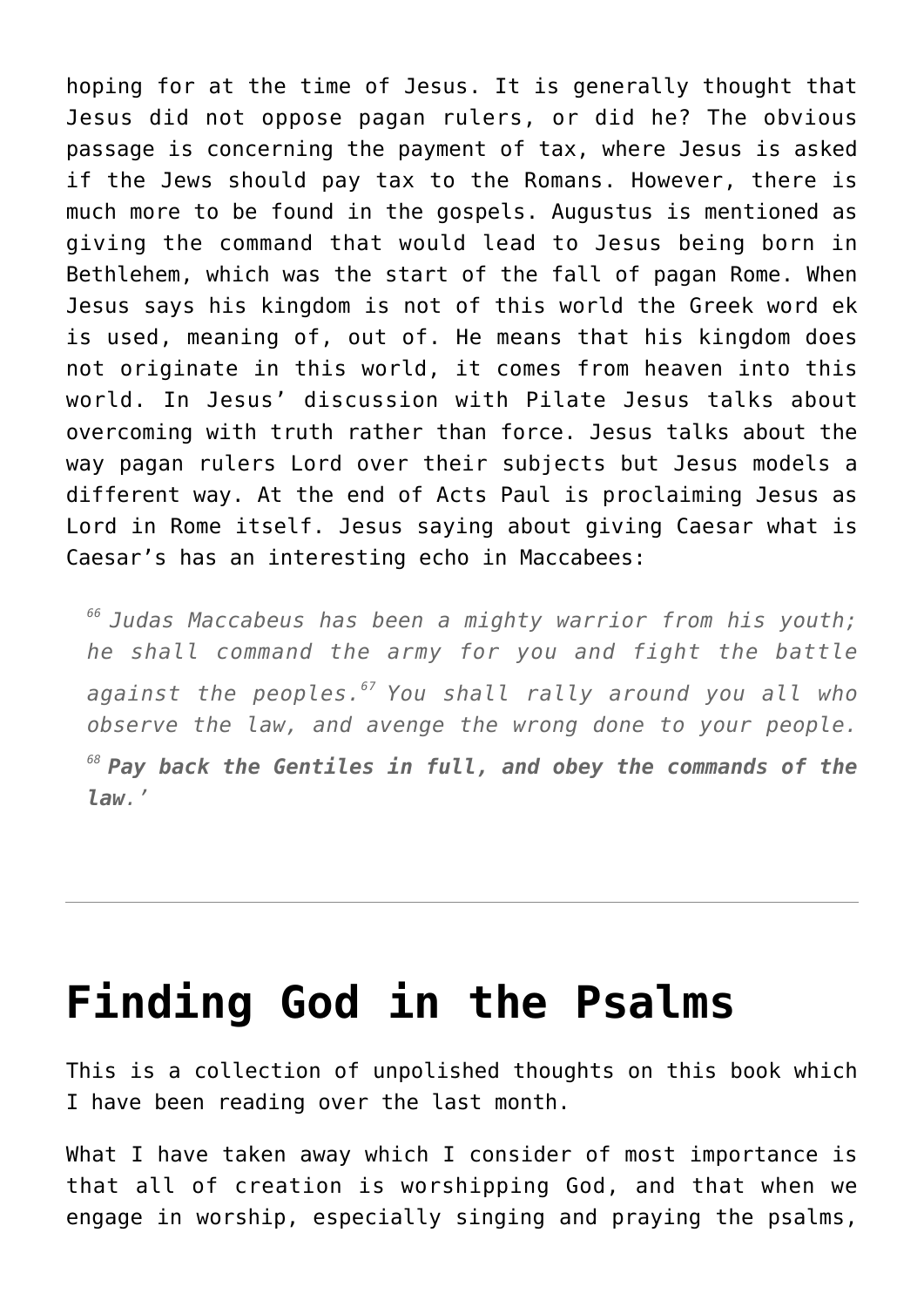we are transformed. Like the tree mentioned in Psalm 1 beside a stream that produces fruit at the proper time, worship transforms us.

I also found it helpful to consider the different context of each Psalm. Was it written near the Temple, or after its destruction, or far away from it? Considering the importance of Psalms that focus on Torah, presumably after the destruction of the Temple, such as Ps 119.

I hadn't really considered looking at successive psalms and topics carried over.

N T Wright mentions Time and Space. In regard to Time, the Psalms look back to Israel's covenant with God and times of deliverance, particularly the Exodus. They also look forward in hope to when God will rescue them again.

In terms of space, many Psalms talk of YHWH dwelling at the Temple. Others about YHWH filling the whole earth.

N T Wright recommends reading throught the Psalter each month  $-$  so 5 a day.

## **[Which came first the Didache](https://caleboloan.me.uk/which-came-first-the-didache-or-the-gospels/) [or the Gospels?](https://caleboloan.me.uk/which-came-first-the-didache-or-the-gospels/)**

The Didache definitely has common material with the gospel of Matthew. The Didache presents this as the teaching of the apostles; Matthew presents this as the teaching of Jesus. Is this a significant difference? Surely the followers of Jesus would follow Jesus, and his teaching, if they are faithful.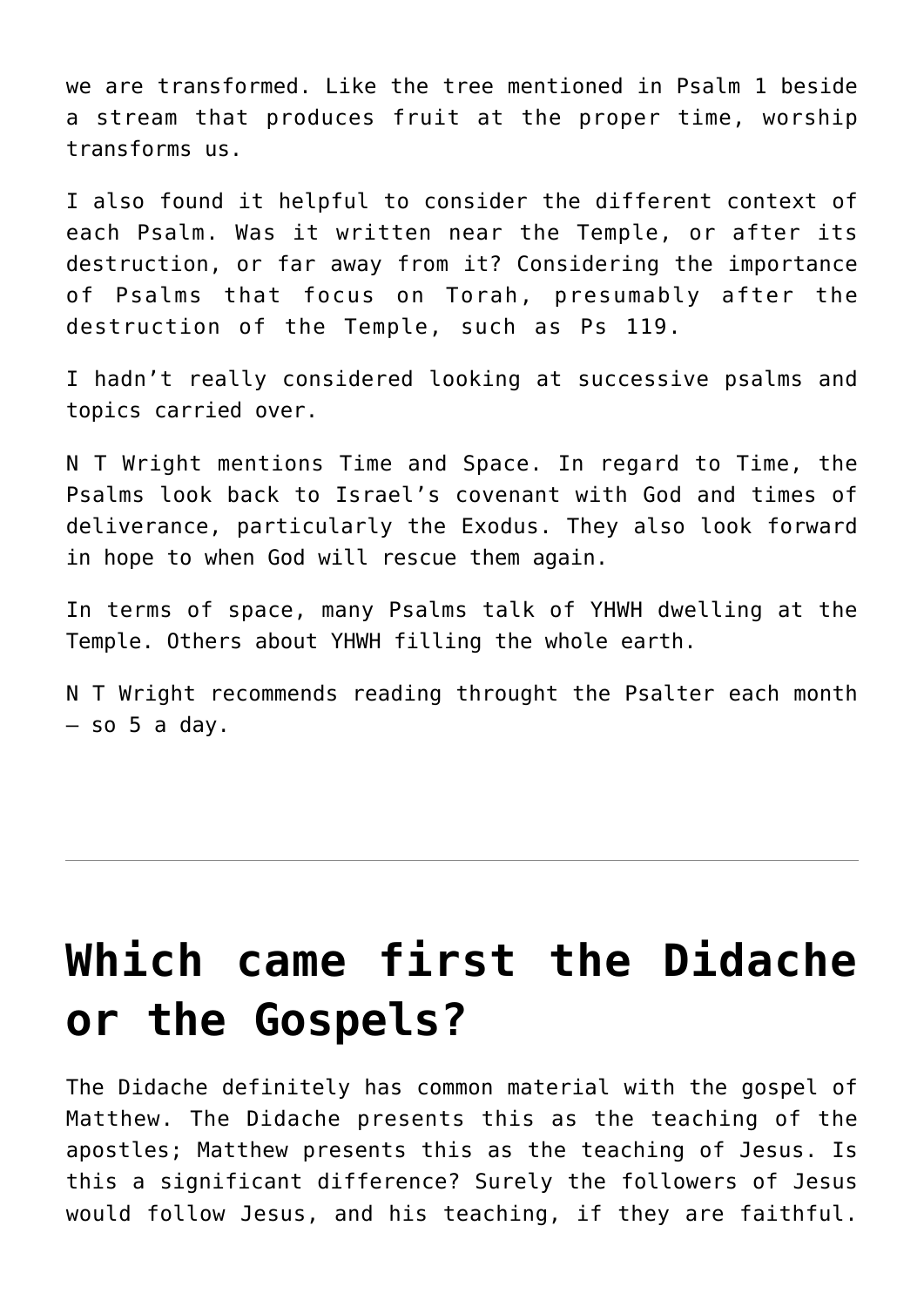The Didache does say the teaching of the Lord through the apostles. It also talks about the Lord giving commands such as "Do not give what is holy to the dogs (9:5)."

One point  $-$  he does mention Bishops and Deacons (15:1). That surely is not earliest Christianity, as these positions come later.

What about Christology – Matthew presents Jesus as Emmanuel, God with us. The Didache also says "For where his lordship is discussed, there the Lord himself is (4:1)." Similar to "where two or three are gathered in my name… ". It is also interesting that commands from the Torah and from Jesus are put all together and called the commandments of the Lord. Sometimes it is clear that the teaching of the Lord refers to Jesus, but sometimes it seems to be from the Old Testament, e.g. the quotation of Malachi in 14:3.

## **[Brief Summary of Apocrypha](https://caleboloan.me.uk/brief-summary-of-apocrypha/)**

**Tobit**

Carried away captive to Nineveh. Had a political post with Shalmanesar. Tobit mentions his own righteousness, his givings to the poor, and particularly his burying of Jewish corpses left out. This annoyed the king. He says that those who give to the poor are blessed. He has a son called Tobias. One day Tobit is sleeping outside and bird droppings go into his eyes giving him cataracts and leaving him blind. His son goes on a journey with a young man who is really the Angel Raphael (calls himself Azariah son of Hananiah) in disguise to get money Tobit left with Gabael at Rages. He marries Sarah. She lived in Ecbatana. She had a demon that followed here and that killed seven of her husbands on their wedding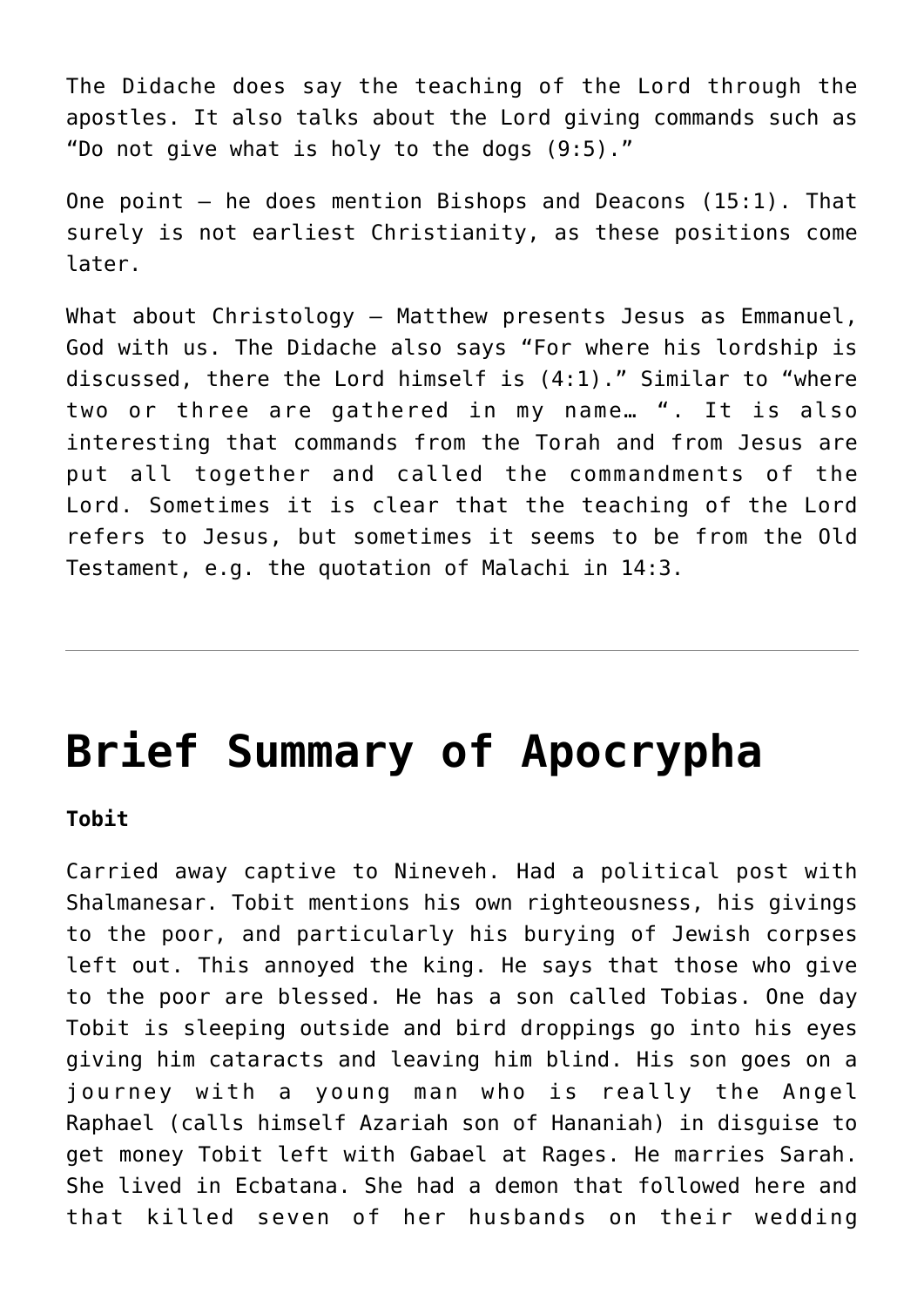nights. Gabriel tells Tobias how to scare the demon away with a fish – and prayer. They return and heal Tobit with the Fish.

### **Judith**

A town in Israel called Bethulia is besieged by the Assyrian army. They take control of the water supply. After 34 days the people want to surrender. Judith is a beautiful intelligent widow. She goes down with her maid – dressed up beautifully with fine clothes and jewellery. She pretends to be a deserter. The commander, Holofernes, fancies her and wants to seduce her. At a party after a few days she gets the commander drunk and then cuts off his head. She returns to Bethulia with his head. Israel's men go out armed – the Assyrians seek out their commander and find him dead. Then their army is in disarray and is defeated by Israel. Judith was honoured in Israel- many want to marry her but she never marries again.

#### **Wisdom of Solomon**

Wisdom at creation of world (Chapter 9). Female. Barren women that are wise are well off. A list of deeds that the patriarchs did by wisdom is given similar to Hebrews 11 (Chapter 10). The souls of the righteous are in the hands of God (Chapter 3).

### **Sirach**

Sirach is a long wisdom book that was very influential with Jews and later Christians. There is an introduction that introduces the author. A particular section of interest is Chapters 44-50 which summarise a large portion of Biblical history and refer to nearly every Biblical book except Esther, … . It mentions Enoch, Elijah, Abraham, Noah, Moses – loved by God, Aaron adorned with beautiful things, Joshua, Caleb – given a long life, Ezekiel – who had the great vision, David and the prophet Nathan, Solomon had peace and was able to build the temple. Solomon led astray by women and idolatry.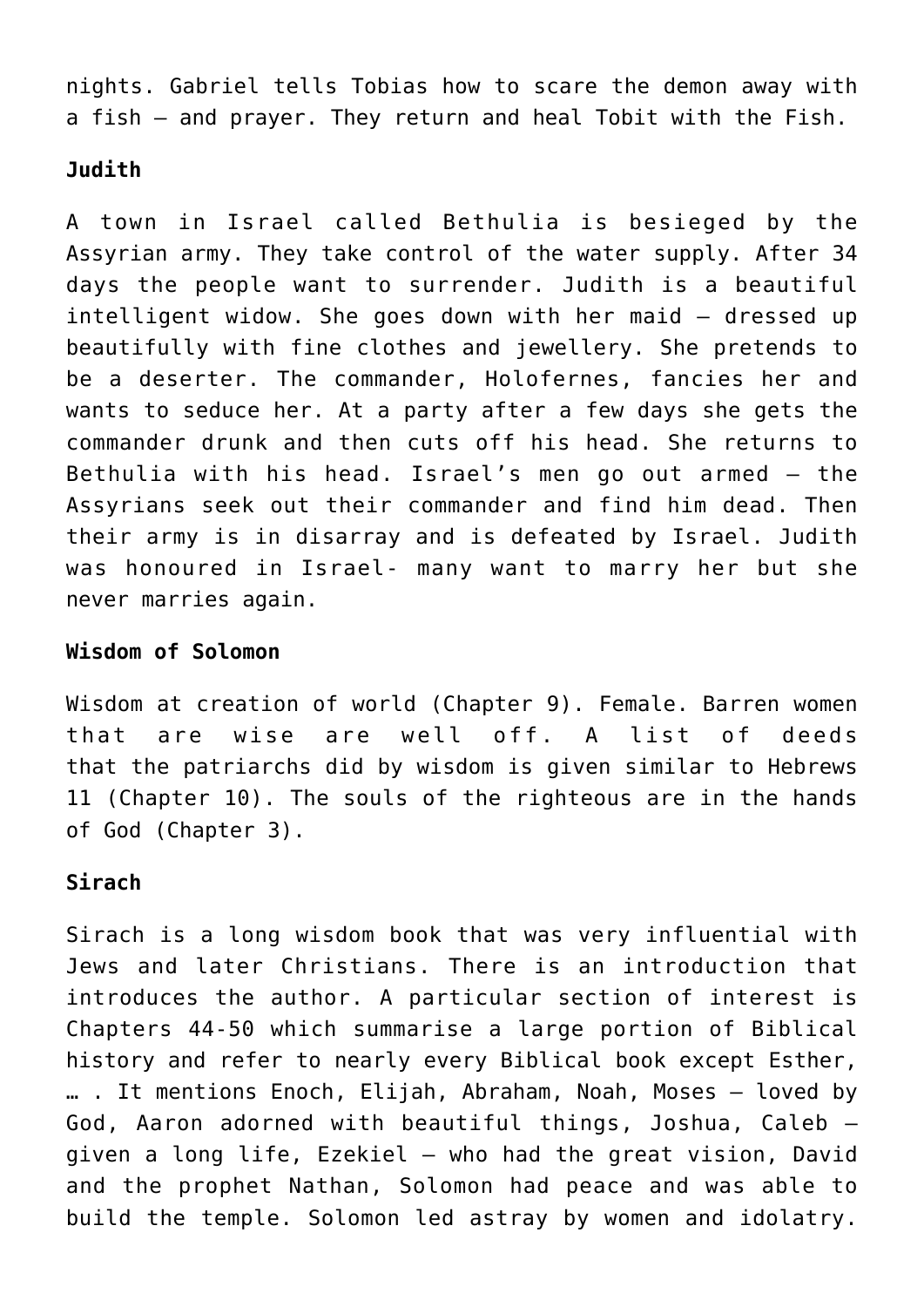Rehoboam was foolish and split Israel. Hezekiah was good. Isaiah made the shadow go back and the king live longer. In that time God smote the Assyrians. Josiah is like sweet perfume. David, Hezekiah and Josiah were the good kings, the rest were bad. It also mentions that three groups are not a people – the Samaritans, those among the Philistines and those in Shechem.

Of interest to studies of Galations, it mentions the zeal of Phineas.

# **[Summary: On Rock or Sand?](https://caleboloan.me.uk/summary-on-rock-or-sand-john-sentamu/) [John Sentamu](https://caleboloan.me.uk/summary-on-rock-or-sand-john-sentamu/)**

1. Introduction

"Stability and hope are linked to purpose and productivity" There are vast swathes of the country, particularly outside of London, that are in serious economic difficulty with few jobs and low output. And in London growth is found at an individual level with poverty never far away.

A lot of different schemes have been tried to bring economic recovery to cities experience a downturn. Often these have not had an affect on surrounding areas, such as in Liverpool. Some successes include Leeds, and Manchester.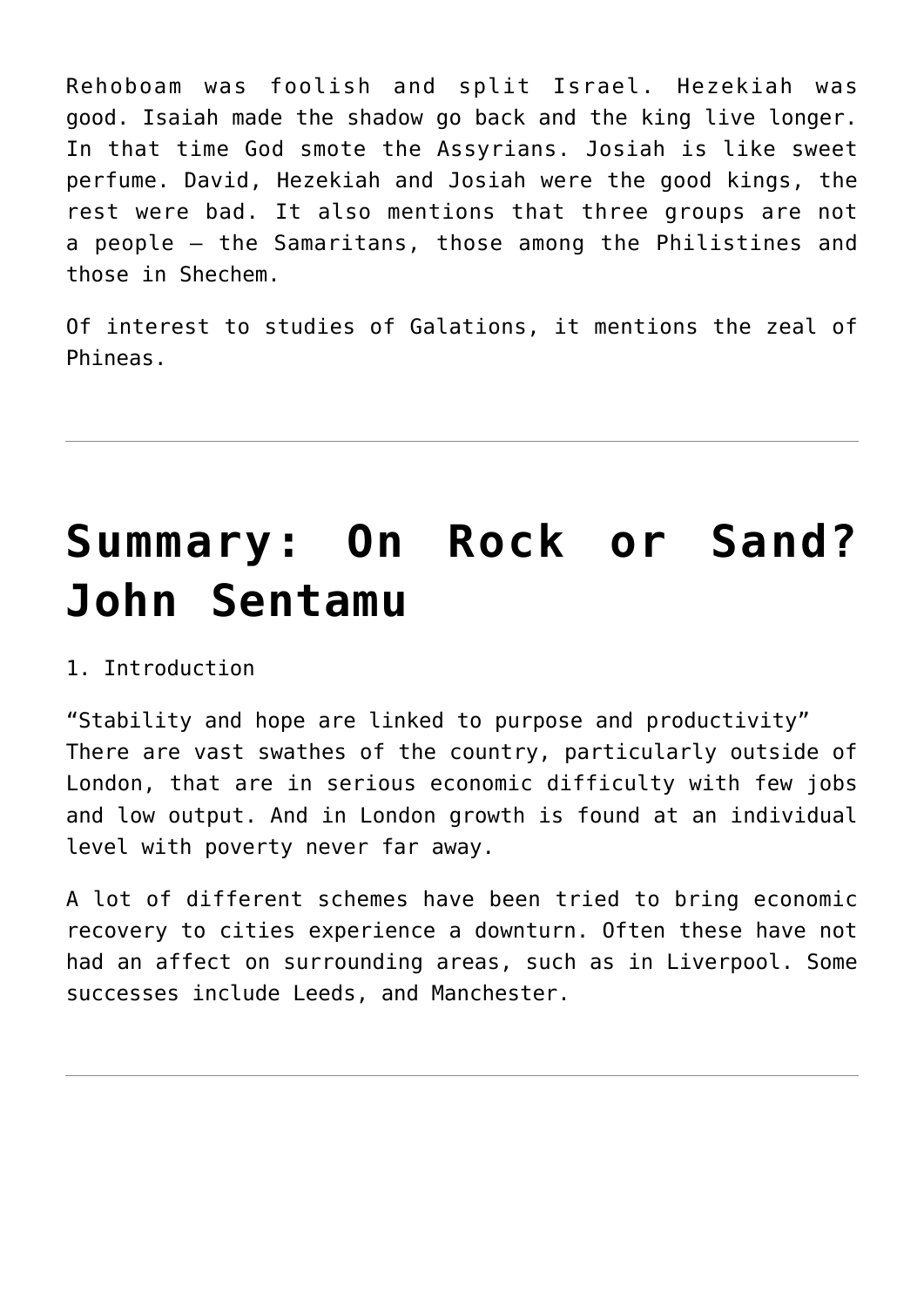# **[Summary of Fabricating Jesus](https://caleboloan.me.uk/summary-of-fabricating-jesus-how-modern-scholars-distort-the-gospels/) [– how modern scholars distort](https://caleboloan.me.uk/summary-of-fabricating-jesus-how-modern-scholars-distort-the-gospels/) [the gospels](https://caleboloan.me.uk/summary-of-fabricating-jesus-how-modern-scholars-distort-the-gospels/)**

 $\mathbf x$ In progress\_

Chapter 1

A lot of books appeared recently from Scholars coming out of a traditional fundamentalist background. The fundamentalist background is very rigid and ignores serious questions of issues such as who wrote the Bible, and with what purpose, and in what historical context. The majority of Christian scholars stay in the faith.

A popular defence of Jesus as the embodiment of Israel's God go along the lines of C S Lewis's famous "lunatic, liar or Lord". However, this is overly simplistic and misses out several options such as (i) Jesus was Israel's Messiah and the greatest Jewish prophet, but still only a man, or (ii) the New Testament documents we have are not reliable and so we can't be sure who Jesus was.

Evans talks about misplaced faith and misguided suspicions. Misplaced faith refers to people having faith in the wrong thing such as an inerrant scripture or the gospels must be harmonizable. And in these cases when scholarly research shows these beliefs to be untrue, loss of faith can result. Misguided suspicions refer to the belief that Jesus contemporaries did not accurately pass on what he said, either incapable of passing on his words accurately or not interested in his exact words. So you have followers of Jesus who aren't really interested in following him.